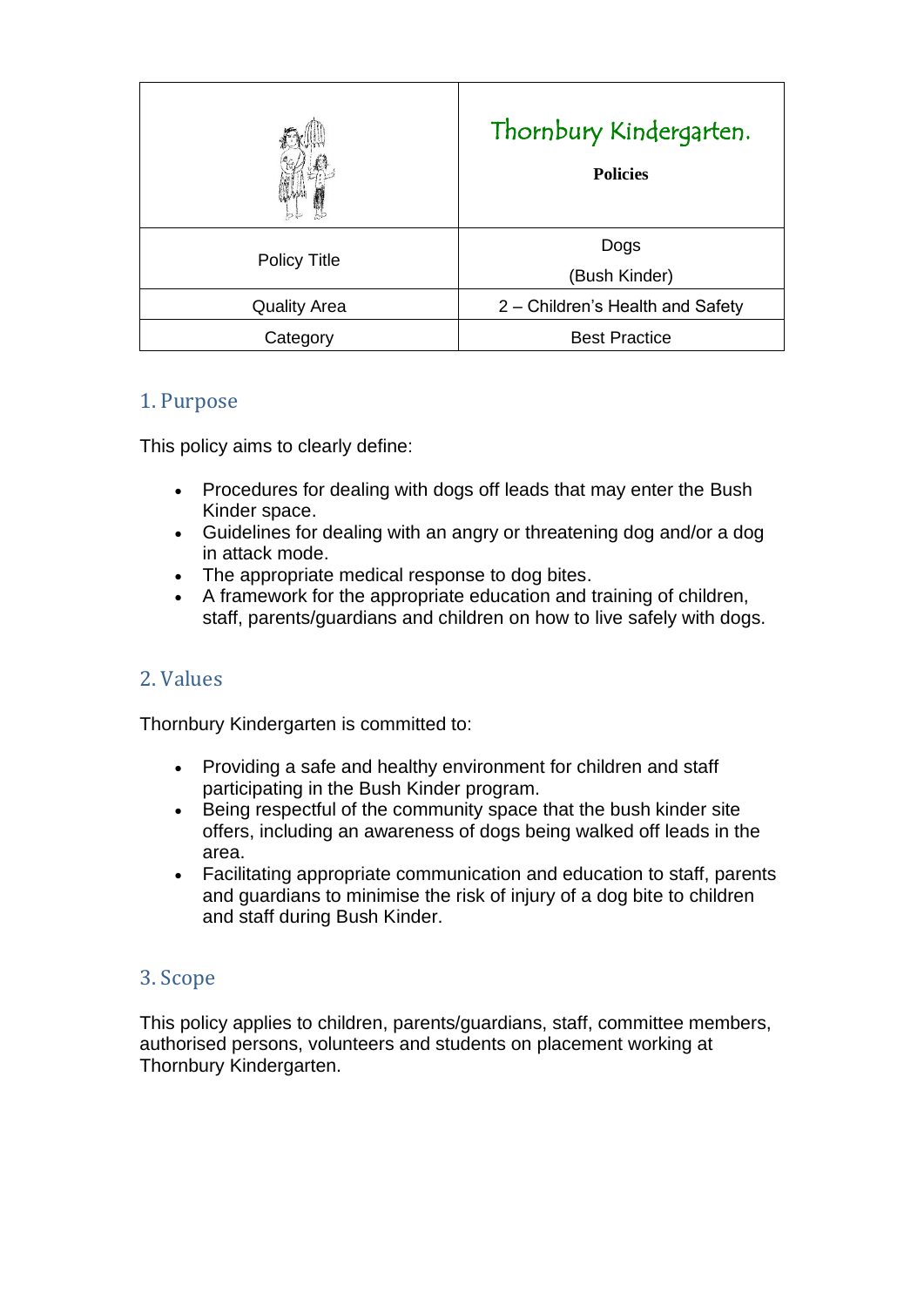# 4. Background and legislation

Thornbury Kindergarten's Bush Kinder program is conducted in community parkland which allows dogs to be walked off leads in designated areas. It is important that children, staff and parents/guardians are aware of the recommended behaviour around dogs and that appropriate communication and training is undertaken to minimise the risk of dog attack injury.

### **Relevant legislation includes but is not limited to:**

- The Children's Services Act 1996 (CSA)
- Children's Services Regulations 2009 (CSR)
- Occupational Health and Safety Act 2004
- Children's Services Act 1996 (CSA)
- Occupational Health and Safety Act 2004
- Occupational Health and Safety Regulations 2007
- Occupational Health and Safety Compliance Codes, First Aid in the Workplace (2008)

# 5. Definitions

Safe behaviour around dogs: The following rules are recommended by the Department of Primary Industry's 'Living Safely With Dogs' program and reinforced by the Victorian Government's Better Health Channel Website:

- Always supervise children and dogs
- If you are unable to supervise even for a short time, seperate children from dogs.
- Never approach a strange dog.
- When approaching dogs, ALWAYS:
	- o ASK the permission of the owner.
	- $\circ$  Let the dog smell the back of your hand first.
	- o Pat dogs gently and calmly from the collar to the tail.
	- $\circ$  Do not pat a dog on its head.
	- o Stand still if a dog approaches (don't make direct eye contact, hands in fists by your side with thumbs on the inside).
	- o Never intervene between dogs that are fighting.
	- $\circ$  Never disturb a dog that is eating or sleeping.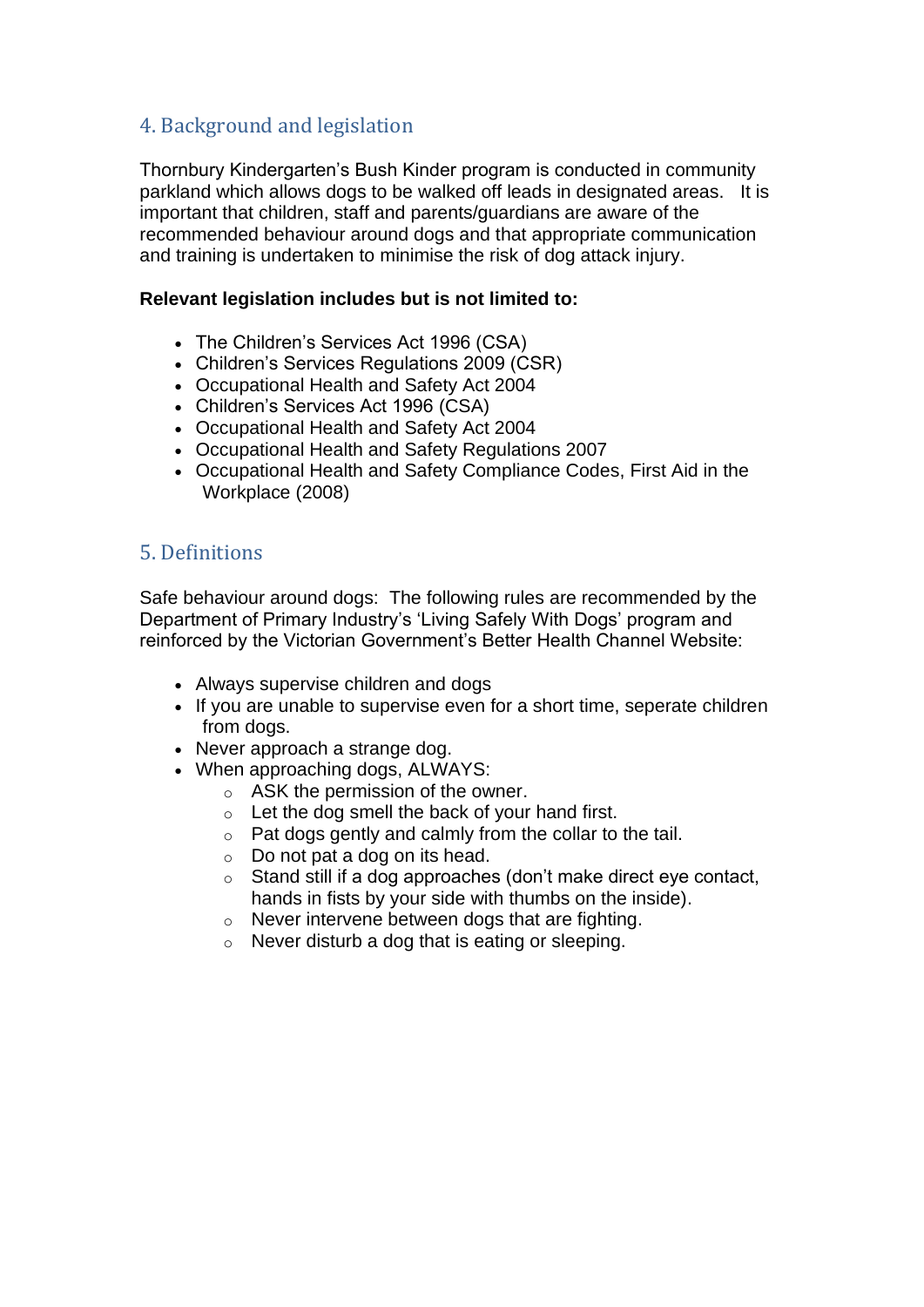# 6. Sources and related centre policies

### **Better Health Channel Website: Child Safety 'Children & Animals'**

Victorian Department of Primary Industry's 'Living Safely With Dogs' Education Program

#### **Centre policies**

- Incident and Medical Emergency Management
- Hygiene
- Supervision of children
- Parental access and involvement
- Excursions and centre events
- Occupational Health & Safety

## 7. Procedures

#### **General**

#### **The Committee is responsible for:**

- Running a 'Living Safely with Dogs' education session for each four year old Kinder Group, parents and staff. Particular attention in the session is given to recognising the warning signs given by dogs, the correct way to approach a dog and what to do if approached by an aggressive dog.
- Supplying a First Aid Kit on site at Bush Kinder to administer first aid in response to dog bites or for any other purpose.
- Encouraging parents, through this policy, to practice safe dog behaviours at home and to teach children on an ongoing basis how to behave around dogs to minimise risk of dog bites.
- Ensuring staff are appropriately educated on procedures in the event of an aggressive or threatening dog at the bush kinder site and in the event of a dog attack.
- Following all procedures as set out in the Incident and Medical Emergency Management Policy (including notice of notifiable incidents, appropriate record keeping in the event of an incident, maintain first aid kit etc).

#### **Staff are responsible for:**

- Continually educating children on the appropriate behaviours around dogs, including recognising warning signs, the correct way to approach a dog, and what to do if approached by an aggressive dog.
- Ensure Bush Kinder Base is set in a dogs on leash area of the parklands.
- Ensuring the bush kinder sign is clearly visible when operating in parklands, to encourage owners to responsibly leash their dogs.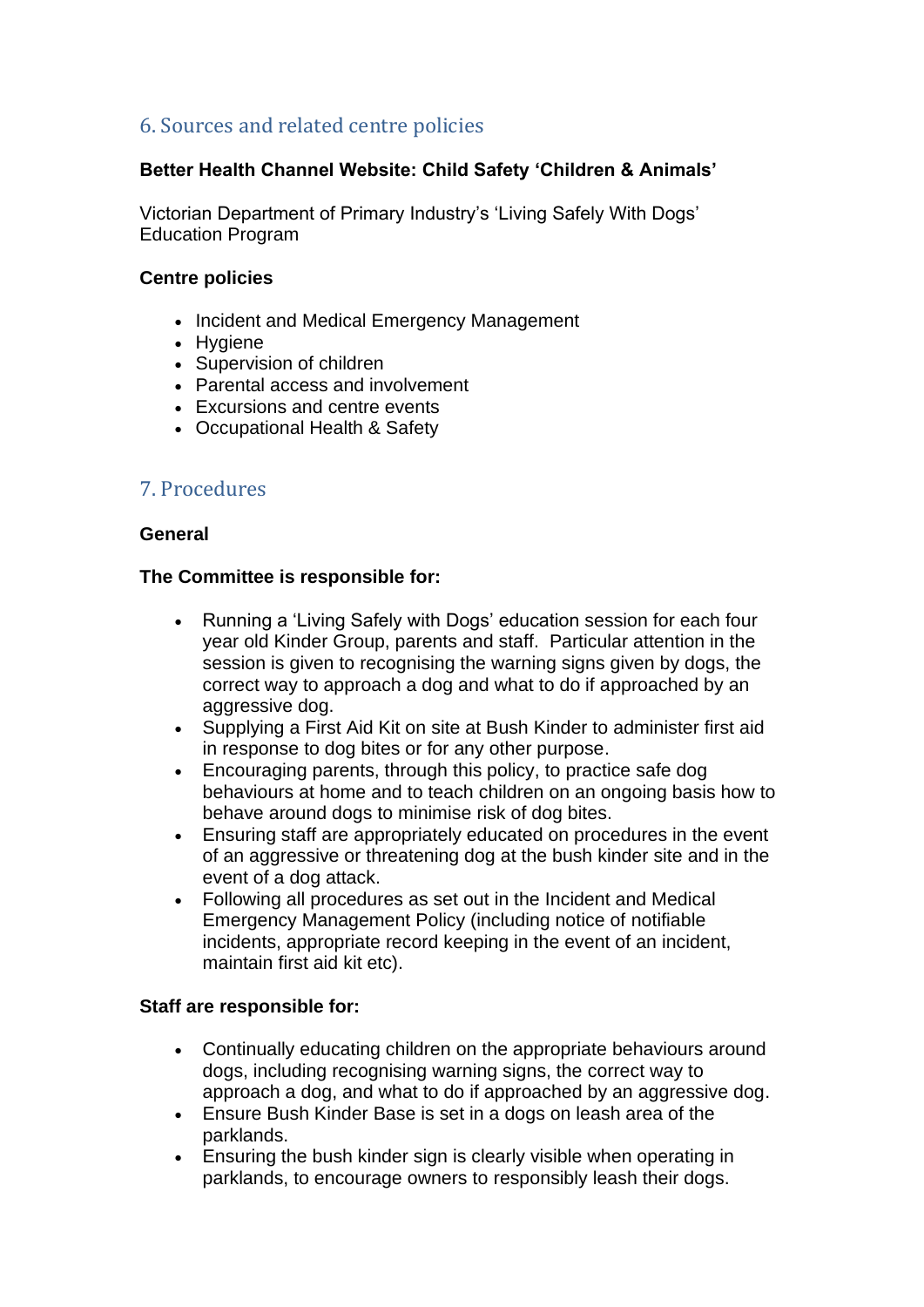- Administering first aid in the event of a dog attack.
- Follow procedures in the event of a dog in attack mode.
- Ensuring incidents are reported in the log book.
- Ensuring children wash hands if they touch a dog.
- Carrying out the following specific procedures in the event of one of the following incidents occurring:

1. If a dog off a lead enters the Bush Kinder site

- Remind children to stand still and not to touch or encourage the dog or make any sudden movements.
- Locate the owner if possible and encourage the owner to move the dog away the bush kinder site and put the dog on a lead.
- 2. If an aggressive and threatening dog enters the Bush Kinder Site
- Remind children to keep quiet and still, look down (no eye-contact with dog), and put arms by sides with hands in fists with thumbs on the inside.
- Encourage children to keep calm and not run.
- Wait until the dog leaves the area before resuming activities.
- Locate the owner if possible and encourage the owner to put the dog on a lead and move the dog away from the Bush Kinder site.
- If staff are concerned please note breed of dog and any identifying details, e.g. red collar to alert Darebin Council.
- 3. If a dog attacks a child

The following procedures in response to a dog bite are listed on the Victorian Government's Better Health Channel Website:

- Calm the child.
- If the skin has been broken, wash the area under cold running water.
- Apply an antiseptic and cover the bite with a clean dressing.
- Notify parents of the need to take the child to the doctor, as a tetanus booster and antibiotics may be necessary.
- If a piece of flesh has been bitten off, call an ambulance.
- Control the bleeding by applying firm pressure to the wound using a sterile dressing or clean cloth until the ambulance arrives.
- If the child is pale or drowsy, lie them down and raise their legs on a pillow or folded blanket.
- Do not give the child any food or water.
- Staff are to follow procedures as set out in Incident & Medical Emergency Management Policy, including contacting parent/guardian, calling ambulance etc.